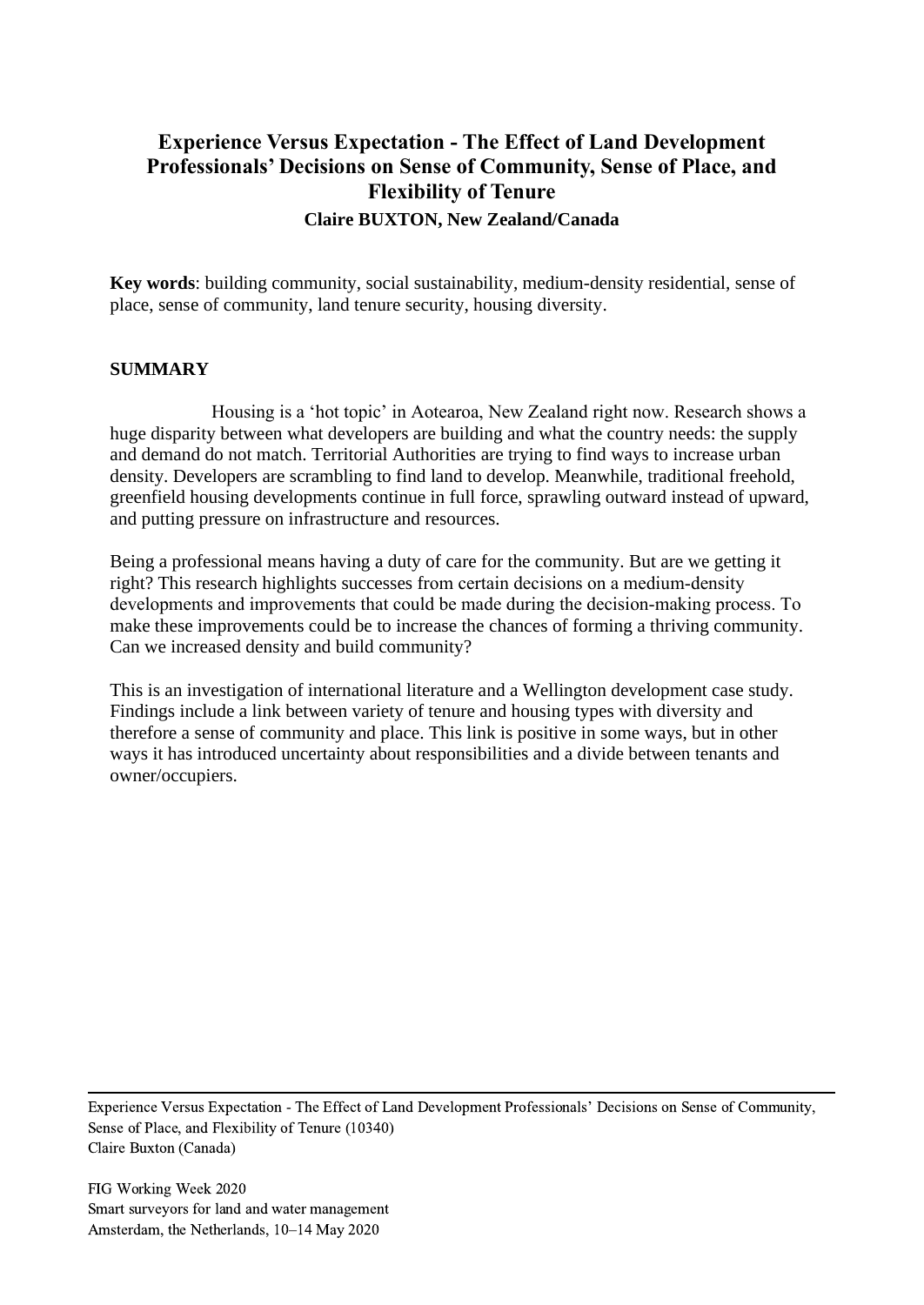# **Experience Versus Expectation - The Effect of Land Development Professionals' Decisions on Sense of Community, Sense of Place, and Flexibility of Tenure**

### **Claire BUXTON, New Zealand/Canada**

### **1. INTRODUCTION**

Medium density residential developments are a reality and a necessity for Aotearoa, New Zealand but this form of housing cannot be treated alone as a panacea for community wellbeing. Instead, a holistic approach to development through investing in community, sense of place, and flexibility of tenure has the potential to produce more inclusive and sustainable communities. This research has discovered some successes and improvements to share from a medium-density development in Wellington.

# **1.1 Research Objectives and Strands**

This research sheds light on building a successful medium density housing development. The three focal points of this research are sense of community, sense of place, and flexibility of tenure. They are invariably linked to each other and linked to building sustainable communities. Experience suggests they are not often the focus of development professionals, when they could have huge influence on the development's success. These three focal points are referred to as the 'strands' through this paper.

The objectives of this research are as follows:

- Gain perspective from owners and residents of a development as to their own sense of community, sense of place, and flexibility of tenure;
- Gain perspective from development professionals of the same development as to their decision making for the project; and
- Review existing literature to gauge the level of international research on this topic.

# 1.1.1 Sense of Community

Community is used here in reference to how together a group of people act. When extrapolated to a residential neighbourhood, a sense of community is how 'together' the neighbourhood feels. It is intangible, therefore difficult to identify. A sense of community builds through many small encounters as well as through shared experiences and commonality.

# 1.1.2 Sense of Place

A sense of place is a term used here for when a person/community feel pride in their home and therefore draw some of their identity from that place. When a person/community have a strong sense of place, they look after it. They become a steward who looks after a place for future generations. As Cassim Shepard puts it, "through collaborative activities, stewardship fosters a sense of community shared among diverse participants" [\(Shepard, 2017,](#page-16-0)  [p. 59\)](#page-16-0). Thus, sense of place and sense of community are linked.

Experience Versus Expectation - The Effect of Land Development Professionals' Decisions on Sense of Community, Sense of Place, and Flexibility of Tenure (10340) Claire Buxton (Canada)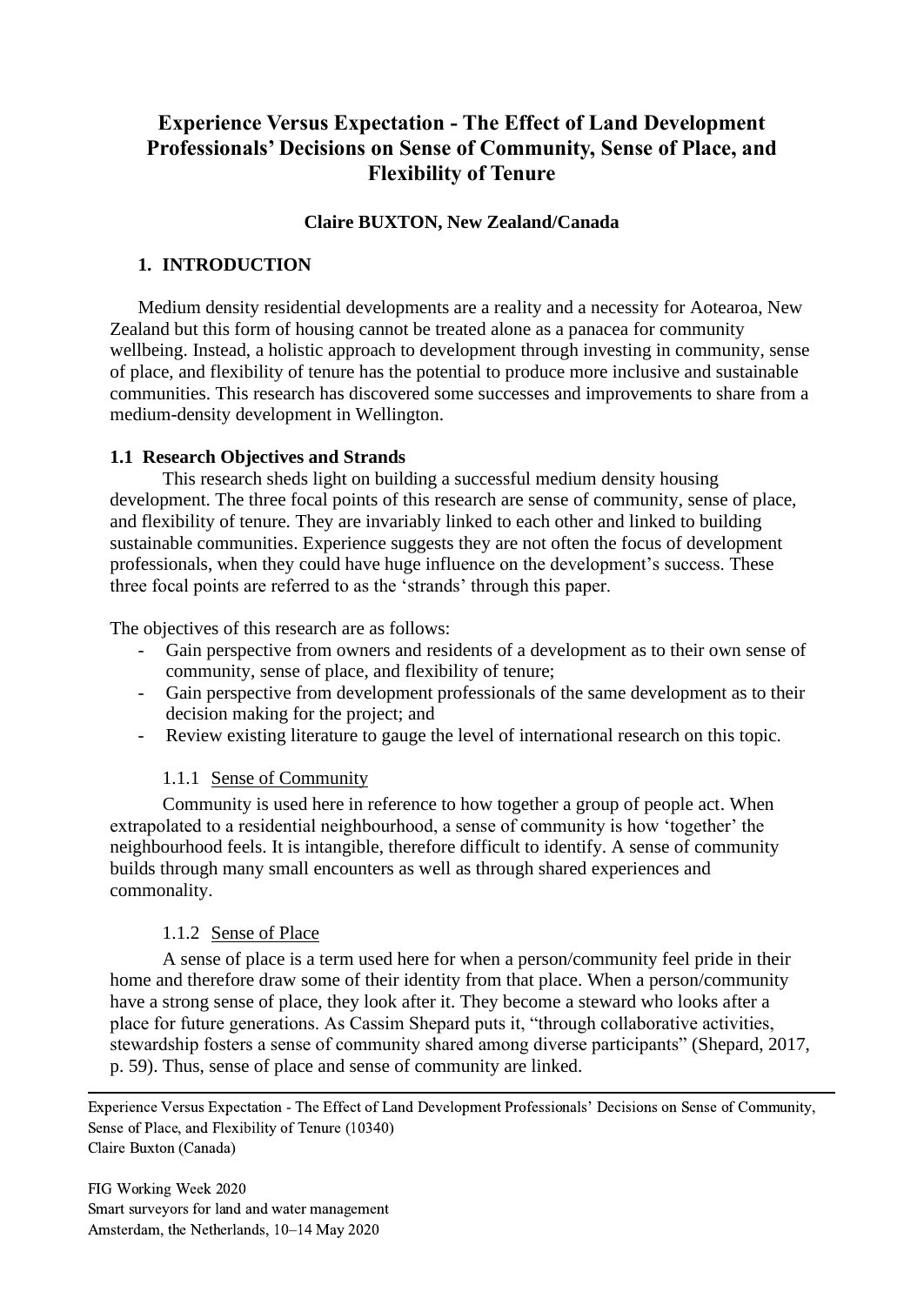# 1.1.3 Flexibility of Tenure

The term 'flexibility of tenure<sup>1</sup>' used in this paper, refers to the ability for a property right holder to make changes within their rights. The flexibility to make changes within those rights could be constrained by an easement or covenant over the title, a requirement to get approval from the body corporate to change physical features, or how pro-active a tenant's landlord is.

Flexibility of tenure is linked to sense of place and sense of community. An owner may not be able to make a place their own if they cannot legally change certain features. Similarly, those who do not own property freehold may struggle to feel part of a community. The ownership of land can create a sense of place, a sense of community, a sense of belonging [\(Brown,](#page-15-0)  [2017\)](#page-15-0).

Freehold title is perceived as having a higher value than a unit title [\(Eves, 2008\)](#page-15-1). A unit title is likely to be more affordable but is difficult to make changes to. Due to this market perception, freehold title may be forced upon a medium-density residential development. However, often there are so many encumbrances on these titles that ownership is just as inflexible, maybe even more so than if the entire development was in unit titles.

# **2. LITERATURE REVIEW**

# **2.1 Urban Design Principles**

Urban design responses to developing safe, sustainable communities are well researched. Many models exist for the land development industry to draw from. Crime Prevention through Environmental Design (CPTED) and the Seven  $Cs<sup>2</sup>$  are well ingrained into New Zealand's design practices. Local government and central government draw on these principles in New Zealand [\(Auckland Council, 2019;](#page-15-2) [Ministry of Justice, 2005;](#page-16-1) [Urban](#page-16-2)  [Design Protocol, 2016\)](#page-16-2).

# **2.2 Existing Case Study**

Renata Ferreira, an urban designer from Boffa Miskell, undertook a case study about a medium-density development, Altair, in Wellington [\(Ferreira, 2012\)](#page-15-3). This study, while relevant to this research and helpful to confirm some themes discovered in the data collection process, uses quantitative questionnaires. The commentary did not reflect any effects on community or sense of place specifically. Rather, the built form was assessed against the Seven Cs.

<sup>&</sup>lt;sup>1</sup> Tenure is used here in reference to land and how rights to land are held. Land tenure is not necessarily just the legal framework but can also include restrictions from environmental pressures and social pressures. The majority of New Zealand has a western tenure, which is very individualised. Other land tenure types are collective, communal, and pastoral [\(Goodwin, 2017\)](#page-15-4)

 $2$  The Seven Cs, as described by the Urban Design Protocol (2016), are essential design qualities: Context, Character, Choice, Connections, Creativity, Custodianship, and Collaboration.

Experience Versus Expectation - The Effect of Land Development Professionals' Decisions on Sense of Community, Sense of Place, and Flexibility of Tenure (10340) Claire Buxton (Canada)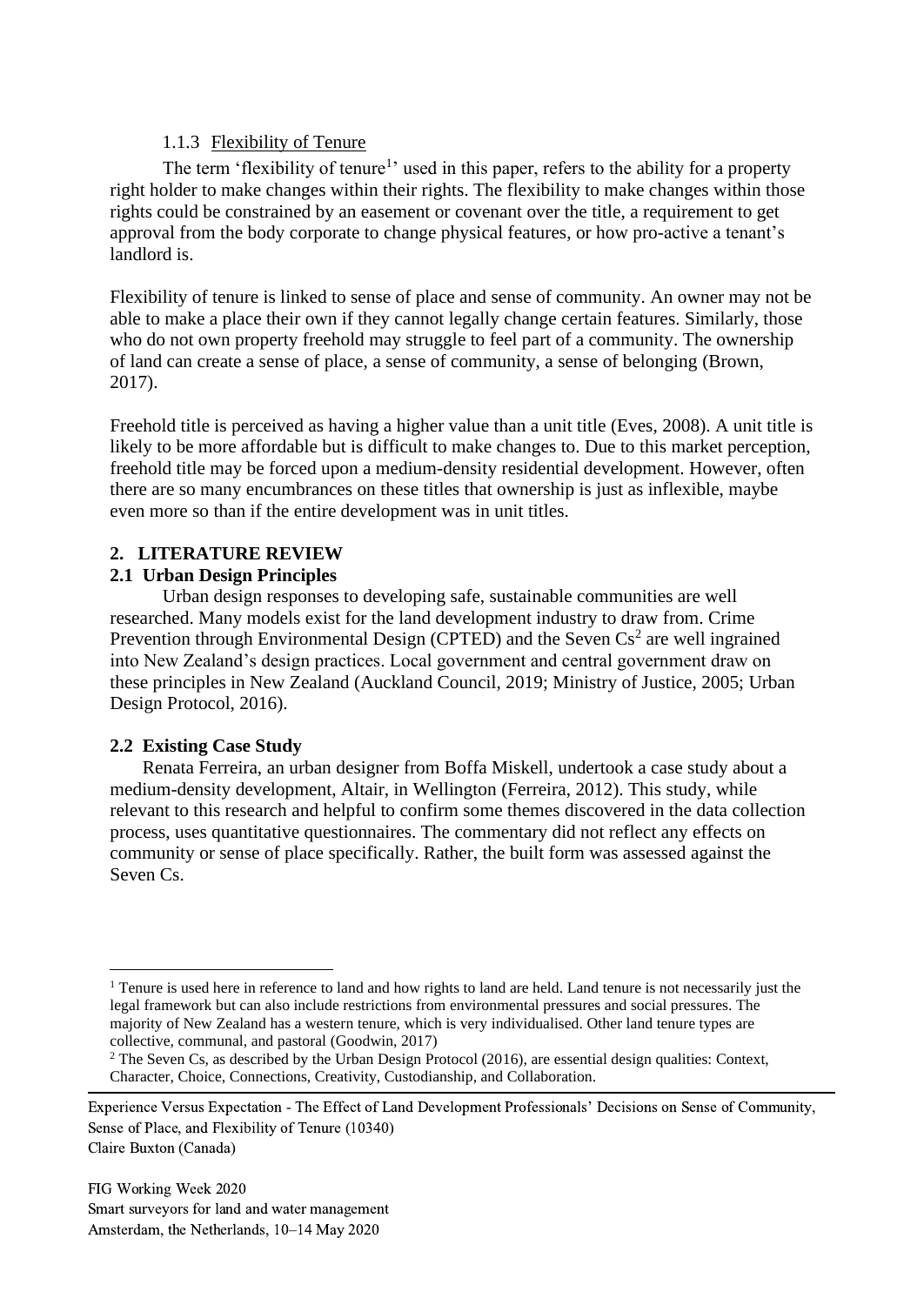#### **2.3 Sense of Place & Stewardship**

In his book, City Makers, Cassim Shepard talks of stewardship as an ethic which is both "an active and concrete activity" (p59). While he is referring to cultivation in East New York community gardens, Shepard points out that the term goes much further. He cites Aldo Leopold who pointed out humanity's failings when we consider land as a commodity to be owned rather than a commodity that we belong to. Leopold says of humanity's failings that "the land-relation...is still strictly economic, entailing privileges but not obligations" [\(Shepard,](#page-16-0)  [2017\)](#page-16-0).

#### **2.4 Sense of Community**

Community has been defined in many academic writings but to choose one often-used example, "it is a phrase commonly used…to characterize the relationship between the individual and the social structure" [\(Chavis & Wandersman, 1990\)](#page-15-5). More recently, Mark Roseland combines community and diversity in his book, *Toward Sustainable Communities.* "True and rich community is a mix of people of many ages, socioeconomic backgrounds, ethnicity and abilities sharing their lives" [\(Roseland, 2013\)](#page-16-3).

#### **2.5 Flexibility of Tenure**

Many decisions and designs in land development are heavily controlled by laws and regulations. The Unit Titles Act [\(2010\)](#page-16-4) is the most relevant piece of legislation to the research topic in New Zealand. With clauses around how many owners trigger a body corporate (10) and what quorum is required to pass votes in meetings (25%), the Unit Titles Act is certainly relevant to address the suitability of unit titles for medium-density developments.

One may argue that there is minimal flexibility in New Zealand's western tenure system. However, there are choices for what mechanism to use for managing common property [\(Finn,](#page-15-6)  [France-Hudson, & Toomey, 2016\)](#page-15-6), and for securing a bundle of rights. As will be discussed later, the choice of legal ownership structure, and the understanding of that structure, can influence flexibility.

#### **2.6 Success Assessments**

Assessments of success through the eyes of residents is not an entirely new concept. There are plenty of resources relating to good practice for medium density developments [\(Beacon, 2008\)](#page-15-7). A series of evaluation standards from the United Kingdom, United States of America, and Europe are reviewed by Boarin et al [\(Boarin, 2018\)](#page-15-8). The authors then provide a post-occupancy evaluation suitable in a New Zealand context, which draws on both qualitative and quantitative methods.

#### **2.7 Research Methods Literature**

The choice of method was influenced by two books: *The practice of Social Research* [\(Babbie, 2010\)](#page-15-9) and *Advanced Research Methods in the Built Environment* [\(Knight &](#page-16-5)  [Ruddock, 2008\)](#page-16-5). There are many different methods and paradigms of research. These are illustrated in the below table [\(Dainty, 2008\)](#page-15-10). As a result, a mixed-method research approach was used.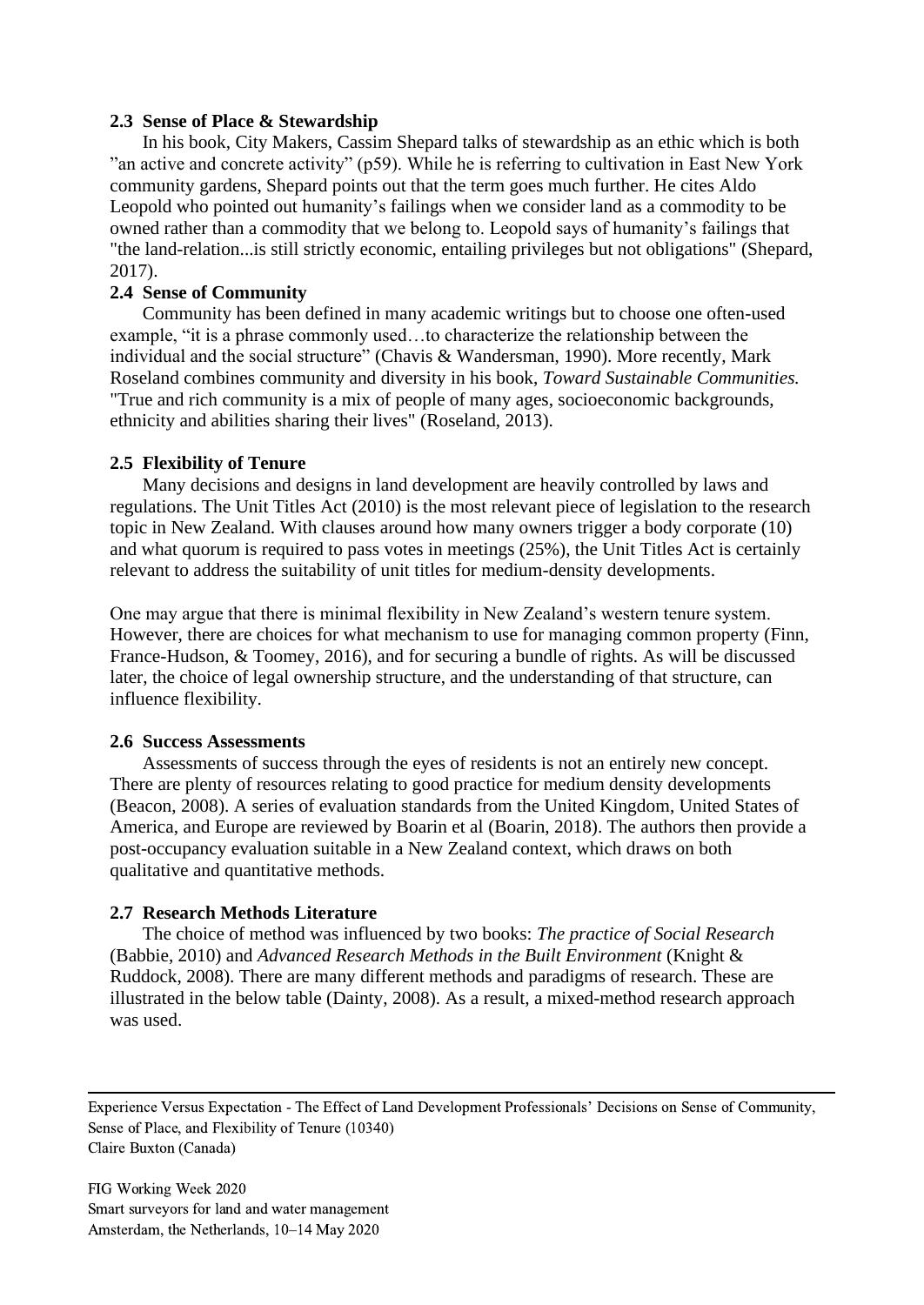### 2.7.1 Mixed-Method Literature

Evidence indicates that qualitative methods are often avoided or missed. The construction management field appear "reluctant to adopt the kinds of radical qualitative research methods which could provide richer insights into industry practise" [\(Dainty, 2008\)](#page-15-10). Although relating to construction management, the same could be said about land development professionals. Little evidence was found that indicated qualitative research have been adopted in the residential development space, in particular by surveyors and developers.

The research question is situated around project success. Phua and Rowlinson, as quoted by Haigh (2008), noted, "...project success is a complex and multi-faceted concept that cannot be understood using the conventional deductive approach…" [\(Haigh, 2008\)](#page-15-11). For this, and the above reasons, qualitative methods appear the most appropriate method for this piece of research.

To use qualitative methods in isolation, however, would be to narrow down the results. It would be like "viewing the world through a particular instrument...[it] reveals certain aspects but is completely blind to other" as Mingers so eloquently put it [\(Dainty, 2008\)](#page-15-10). As such, a multi-strategy approach was adopted, combining a case study, interviews and observations.

# **2.8 Gaps in Existing Research**

Previous research has not been able to directly compare fee simple title with unit title with such a close cross-over as Kairangi provides. This research merges the three research strands into one topic. It is uncommon for literature to draw links between legal ownership, sense of community, and sense of place.

Additionally, commentary around residential development has often adopted a quantitative approach for the research methods. The focus, particularly by surveyors, is often on how many lots, what volume of earthworks, or how many people are living there. Instead, this paper focuses on the residents' side of land development after a few years of living there.

Using a case not yet studied in academia, along with interviews of community members and development professionals, this research seeks to draw on the benefits of qualitative methods. Thereby, filling a gap in research.

### **3. RESEARCH METHODS**

This paper achieves the research objectives through use of a case study and a literature review. The case study is of a residential, medium-density development in Wellington, New Zealand. The development, Kairangi, was split into two stages named the Village and the Rise. Kairangi was chosen due to its uniqueness in density and the differences between both stages.

A mixed-method approach was adopted for this research with a focus on grounded theory, a qualitative technique. This choice was driven by the 'end-user' nature of the research question. A series of interviews drove the creation of theories, rather than positing an hypothesis first then trying to prove it. This has proven to be an effective method, helping highlight the true issues in the eyes of the residents.

Experience Versus Expectation - The Effect of Land Development Professionals' Decisions on Sense of Community, Sense of Place, and Flexibility of Tenure (10340) Claire Buxton (Canada)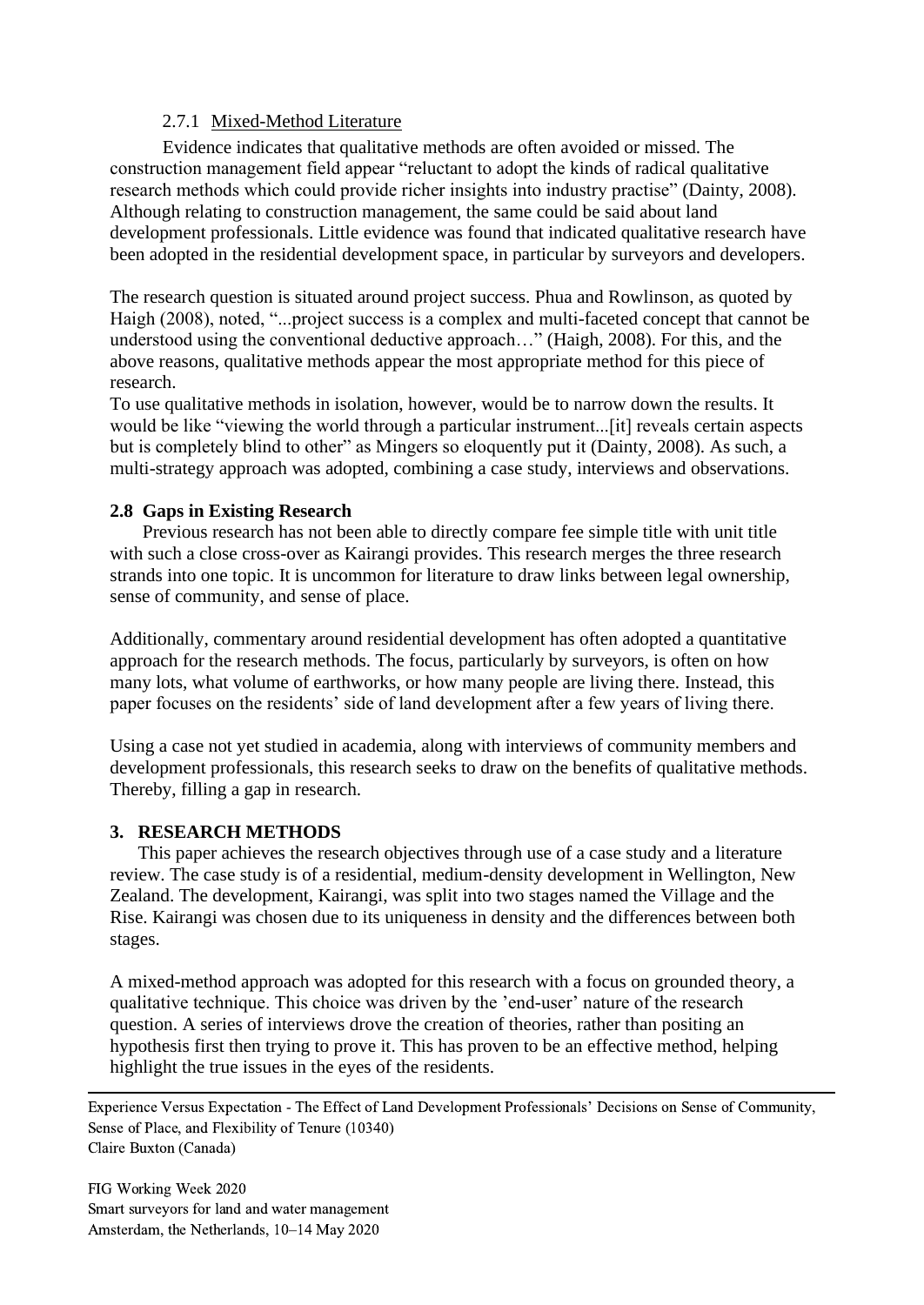#### **3.1 Defining Interview Questions**

A list of questions was created to ask the developer with a matching question written for residents and vice versa. To avoid influencing participants, language was chosen carefully so as not to present the participant with what might be the interviewer's personal preference. For example, say the researcher ask the participant, "don't you think that the layout of Kairangi is good?" The participant may feel obliged to answer in a way that agrees with the interviewer's question to avoid confrontation. Instead, the interviewer should ask, "thinking about the layout of Kairangi, how do you think the design affects your sense of place?"

### **3.2 Data Capture and Analysis**

Interviews were voice recorded at the consent of each participant. These interviews were kept anonymous. Participants were recorded with identifier P1 through to P9. The interviews were completed over a two-week period in May 2019 with a mix of residents and development professionals. At each visit to Kairangi and after each interview, observations were recorded immediately before and after. These were to capture non-verbal information received. During and after collecting data, two methods of coding were used: axial and open.

### **3.3 Commentary of Research Limits**

Time constraints meant the interview recordings were not fully transcribed. This had the potential to introduce researcher-bias during post-processing of these voice recordings. They were paraphrased therefore may be subject to bias because they were a mix of the researcher's and participants' language.

This was a cross-sectional study meaning research was completed at a certain point in time. Results may differ should a long-sectional study be done. That would involve a researcher being involved from the very conception of the development, through completion, maintenance, and years into the life of the community.

The residents who agreed to participate in this research may be all from very similar backgrounds. They were all registered owners and/or part of the body corporate committee. This may result in biased interview data from residents. Unsuccessful attempts were made to recruit tenants at Kairangi.

Finally, grounded theory as a method brings challenges. Extra care had to be taken not to include personal biases that may affect data analysis. These included the researcher's personal beliefs but also existing experience and knowledge as the cadastral surveyor on Kairangi Rise. The research had professional relationships with the development manager, lawyer, architect, contractors, and Council officers. Thus, questioning was kept neutral no matter which group the participant came from.

#### **4. CASE STUDY**

Kairangi development looks like one whole but the Rise and the Village are two quite separate entities. These separations are physical but they also differ through legal ownership, layout, and the mix of residents. The Rise property is held in freehold titles and was advertised as individual houses. The common property is owned in common and a Committee of Owners was legally created. The Village consists of unit titles and was advertised as a

Experience Versus Expectation - The Effect of Land Development Professionals' Decisions on Sense of Community, Sense of Place, and Flexibility of Tenure (10340) Claire Buxton (Canada)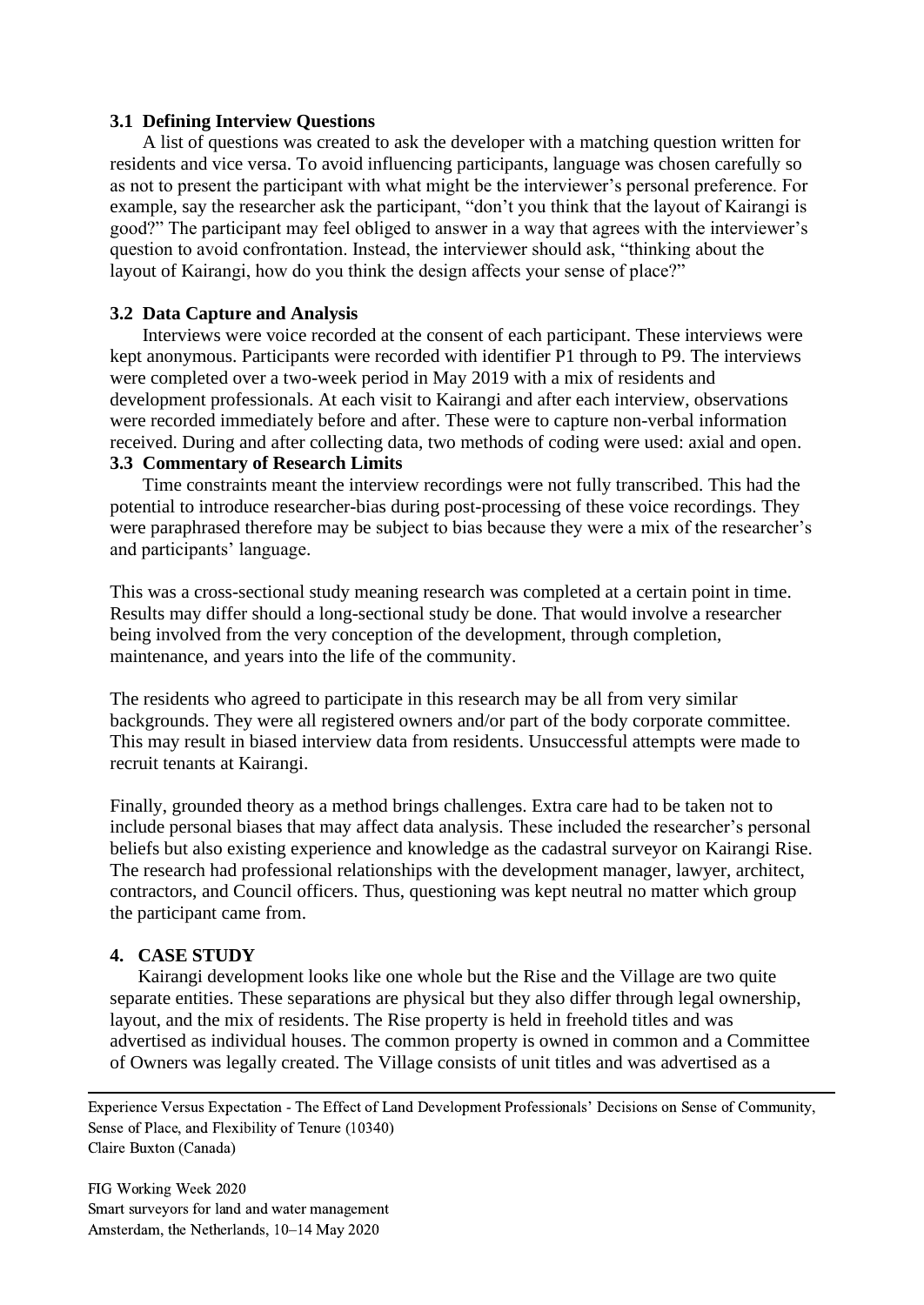community. The common property is owned in common with a body corporate management company managing the legality of the unit title and a body corporate committee representing the residents.

### **4.1 Beginnings of Kairangi Development**

This site is labelled a 'windfall' site by the Council. Before the developer bought the site, the land had been zoned residential in the District Plan but had not yet been used for residential purposes. The site is near to beaches, cafes, the airport, a cinema, schools, a gas station, and walking tracks. It offered potential residents access to a variety of amenities [\(P4,](#page-16-6)  [2019;](#page-16-6) [P6, 2019\)](#page-16-7).

In the initial concept phase, the development density started off relatively low and the existing roading layout was incorporated. From that linear roading layout, 29 individual freehold parcels were designed into what was then 1.34 hectares ([\(Boffa Miskell, 2004;](#page-15-12) [Traffic Design](#page-16-8)  [Group, 2004\)](#page-16-8). At that time, in the early 2000s, development professionals were working within regulations that discouraged increased density.

10 years later, the concept was revisited. The topography of the site lent itself to a higher density development as it sits within a basin [\(Gawn, 2019;](#page-16-9) [P4, 2019\)](#page-16-6). This time, regulatory restrictions had eased due to a District Plan change [\(Wellington City Council, 2009\)](#page-16-10). Because of this plan change, Council staff could look more favourably upon residential densification [\(P4, 2019;](#page-16-6) [P7, 2019\)](#page-16-11).

Between that initial concept design and the final design, the site's land area increased to 2.2 hectares as a result of a land purchase. That purchase also provided a new access point from above the site for what is now the Rise. At this point of the development, Kairangi became two entities separated by access, legal structure, and topography. This became a pivotal decision which changed the development outcome.

The development professionals' objective for the Village was to create a community within itself [\(Gawn, 2019;](#page-16-9) [P4, 2019;](#page-16-6) [P7, 2019\)](#page-16-11). The objectives for the Rise, on the other hand, were to make the most of the higher elevation and views. In both cases, the aim was to build with density, therefore lowering the land cost per unit [\(P4, 2019;](#page-16-6) [P7, 2019\)](#page-16-11).

#### **4.2 During the Development Process**

A rationalisation survey was deposited to create 'super lots' in preparation for the development. The base land for the Village became Lot 56 DP 483118. For the Rise, Lot 99 DP 483118. The boundary between Lot 56 and Lot 99 was offset from the bottom of a new timber retaining wall [\(Brett Gawn, 2015\)](#page-15-13). On this same plan, the easements and covenants were created for the base land of both the Village and the Rise. After the unit title and subdivision plans were deposited, the total residential property titles came to 66: 27 freehold and 39 unit titles.

Experience Versus Expectation - The Effect of Land Development Professionals' Decisions on Sense of Community, Sense of Place, and Flexibility of Tenure (10340) Claire Buxton (Canada)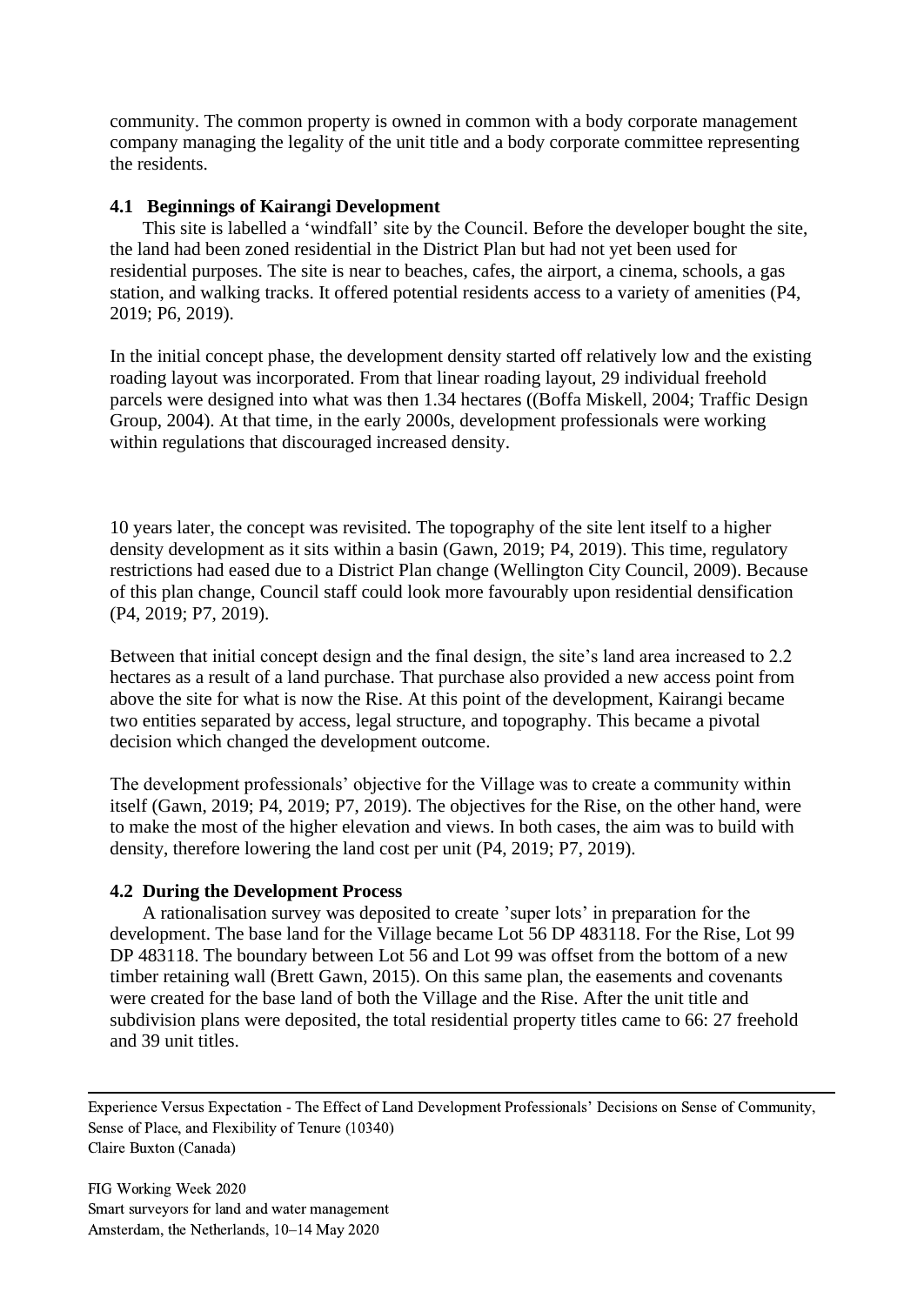The first purchaser was a community-housing provider, who agreed to purchase eight housing units in the Village. It was not the developer's direct intention to build social housing, it was more of a fortuitous coincidence [\(P4, 2019;](#page-16-6) [P7, 2019\)](#page-16-11). The community-housing provider funds developments which are both financially affordable and physically accessible. These two factors drove the need to split the eight units into two: one upper floor, and one lower. This split became one of the major influences on the legal ownership structure at the Village because unit titles allowed for this vertical split [\(P7, 2019\)](#page-16-11).

Individual purchasers started buying and moving in early 2016 with the last purchaser moving into the Village in August 2016 [\(Dominion Post, 2017;](#page-15-14) [P3, 2019;](#page-16-12) [P5, 2019\)](#page-16-13). Prior to the new titles issuing, a body corporate manager was assigned [\(P7, 2019;](#page-16-11) [P8, 2019\)](#page-16-14).

### **4.3 Kairangi Development Today**

At the time of this research, the Village was fully occupied and the Rise was near completion. A majority of Village residents had lived there since the beginning, about three years, with some families moving out of the Village into larger homes or for work reasons [\(P1, 2019;](#page-16-9) [P3, 2019;](#page-16-12) P7, [2019\)](#page-16-11). The majority of units are either owned by the communityhousing provider and occupied by their tenants, or owned and occupied by private owners. Some units are private investments properties with tenants residing in them. The owner/occupier to tenant ratio in the Rise was not researched as part of this paper. What is known though, is that no social housing exists within the Rise.

Kairangi Village residents are a diverse mix of people with different backgrounds. A mix of income exists between the investment property tenants, community-housing tenants, the owner/occupiers, and residents who work in the film industry. A mix of ages exists with young professionals, families with children, and retirees. A mix of ethnicities exists with Middle-Eastern, Eastern-European, New Zealand European, Māori, African, Vietnamese, Cambodian, Chinese, Spanish, Brazilian, French, Indian, Sri Lankan, American, and South African [\(P2, 2019;](#page-16-15) [P3, 2019;](#page-16-12) [P4, 2019;](#page-16-6) [P5, 2019\)](#page-16-13).

The Village has a looped road, a green reserve in the centre with a small playground, and 39 units surrounding it. Some units are set back from the Village centre with small driveways. The land is relatively flat but slopes up toward the Rise and to the north to a residential road. Two sets of outdoor stairways provide pedestrian connectivity through Kairangi as a while and between two suburbs.

The first stage of the Rise was completed in stages after the Village with the first stage being a row immediately adjacent to the Village. A new timber retaining wall demarked this boundary. The stages then worked up the hill toward the north. At the time of this research, 12 houses had been occupied for approximately one year. Five more were recently completed and new occupants were moving in.

# **4.4 Legal Ownership Structure**

Kairangi Village is held in unit titles and has a series of common areas owned by the body corporate: significantly, the central green area and the loop road. Kairangi Rise is owned

Experience Versus Expectation - The Effect of Land Development Professionals' Decisions on Sense of Community, Sense of Place, and Flexibility of Tenure (10340) Claire Buxton (Canada)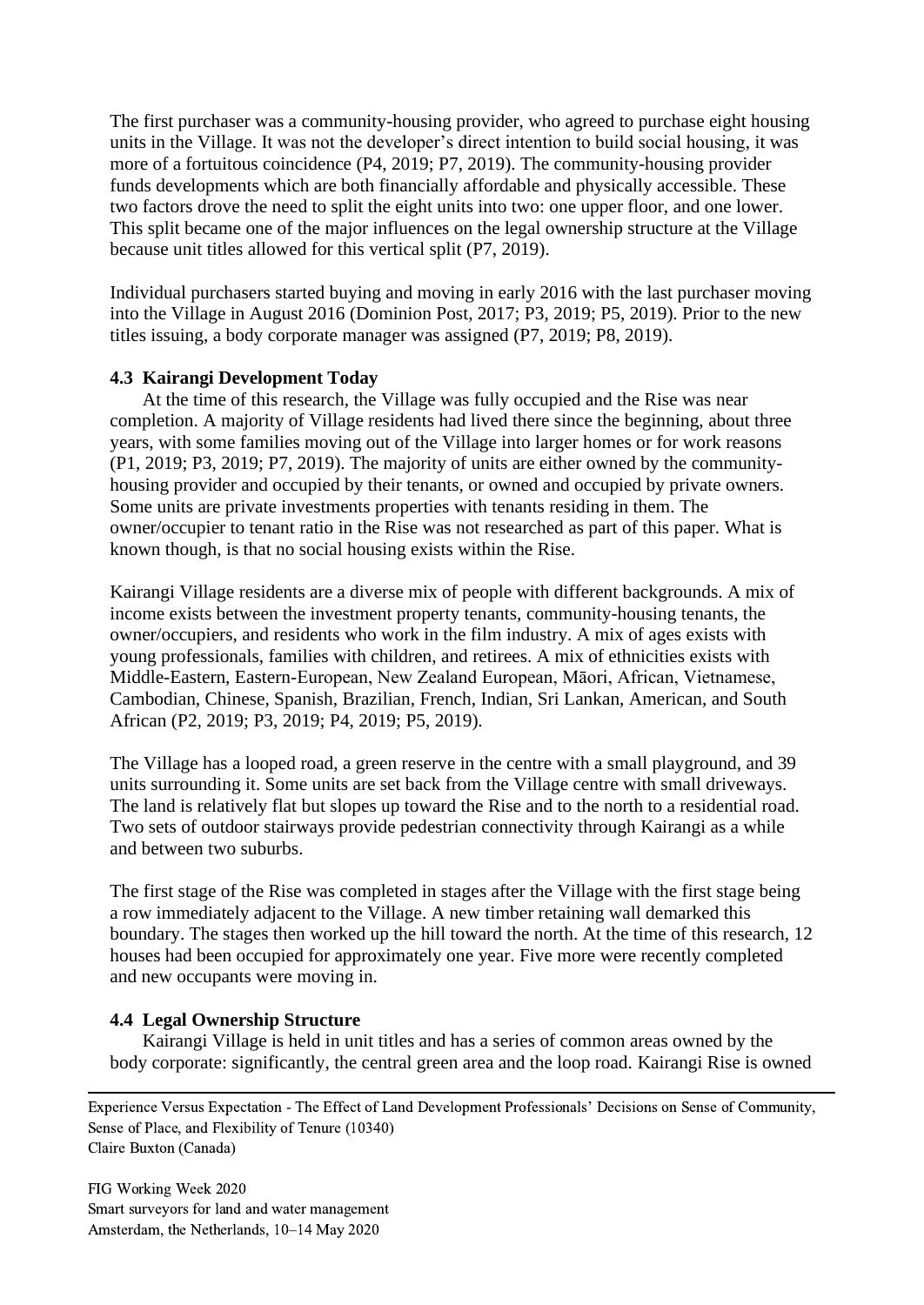in individual freehold titles and has more linear physical layout than the Village. The main vehicle access for Kairangi Rise is a jointly owned access way with 27 undivided shares. Three smaller vehicle accesses branch off the main one, which are owned in common by smaller groups of owners.

The decision to create the Village as a unit title was driven by site amenities and the community-housing provider's requirements. The layout of the Village, because it was designed to encourage community, resulted in shared areas and therefore demanded a secure mechanism for shared ownership and management: a unit title with a body corporate. Without the community-housing units, the Village may have been created as freehold titles.

The decision to create the Rise as freehold properties was financial. Development professionals and literature cited freehold properties as being valued at 10% higher than unit title properties [\(Eves, 2008;](#page-15-1) [P4, 2019;](#page-16-6) [P7, 2019;](#page-16-11) [P8, 2019\)](#page-16-14). The result is a long list of encumbrances and complicated tenancies in common. A committee of owners was set up as the entity for management of the common spaces in the Rise.

# **5. RESULTS**

A total of nine participants were interviewed. Five of these were residents of Kairangi Rise and Kairangi Village, the majority being residents of the Village. The remaining four interviewees were land development professionals who were involved in the project. This section briefly outlines the outcomes of these interviews and of observations made by the researcher.

# **5.1 Most Common Words**

In the main research, open coding was undertaken to count the most common words mentioned. For brevity, these words are not included in this paper but are shown in the below figure for reference. The most common words are larger than the least common as a range.



*Figure 6: Word Map of Results from Open Coding Data Analysis*

Experience Versus Expectation - The Effect of Land Development Professionals' Decisions on Sense of Community, Sense of Place, and Flexibility of Tenure (10340) Claire Buxton (Canada)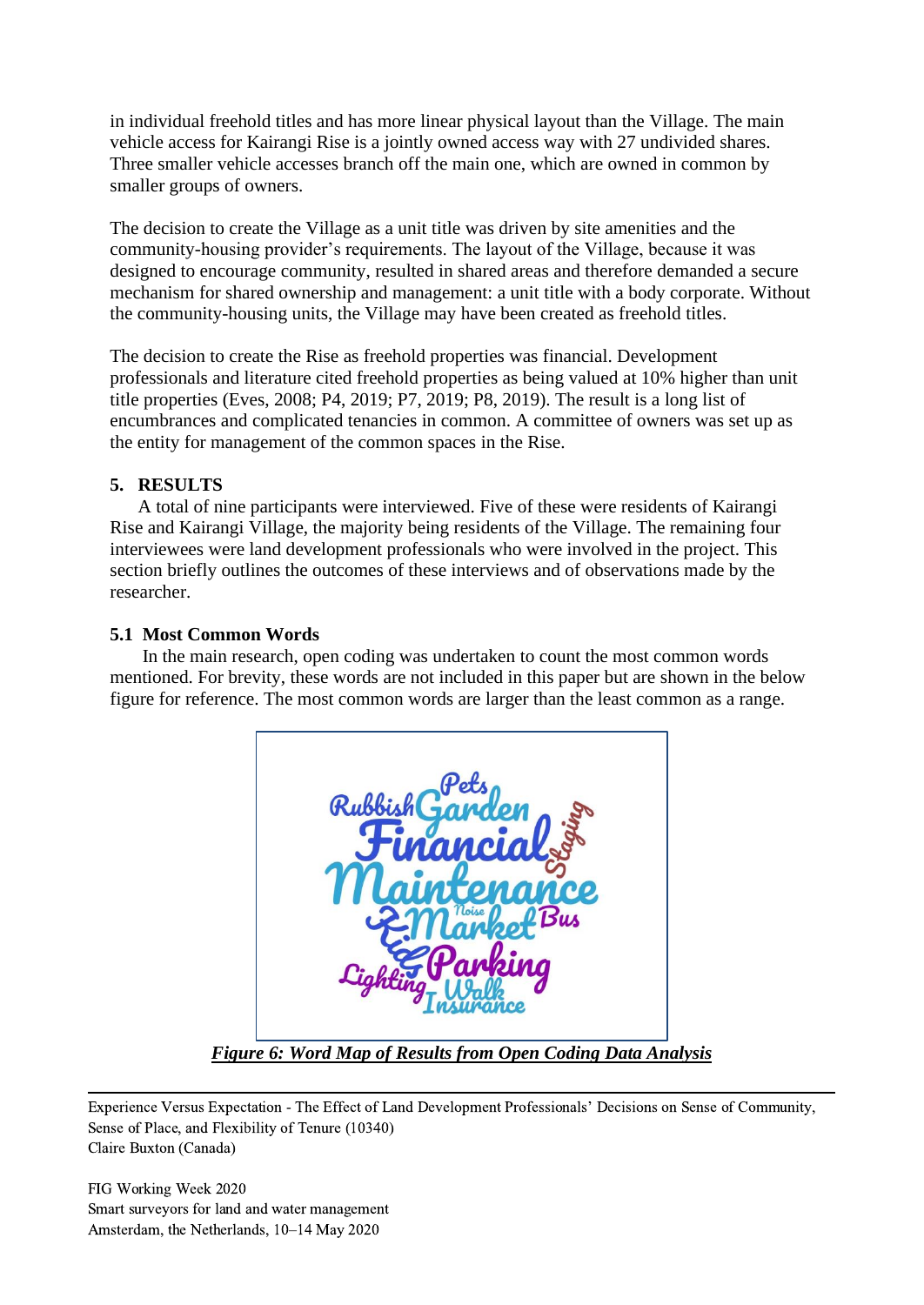### **5.2 Most common themes**

A series of themes became apparent within the data. These themes highlighted decisions and issues that have impacted the three research strands: sense of community, sense of place, and flexibility of tenure. Due to page limit constraints, the full results are not included in this paper. However, these most common themes form the discussion section so are briefly summarised below.

# 5.2.1 Sense of Community

The following are common themes from the data analysis that indicate a sense of community exists within a development:

Kairangi Village has diversity;  $\blacksquare$  - Knowing their neighbours; and - Neighbours help each other and share; - Being 'out and about.'

The following are themes from the data analysis that help create a sense of community within a development:

- Diversity helps create a sense of community; A well managed body corporate;
- Different housing choices attract diversity; Residents having things in common;
- Financial affordability;  $\blacksquare$  Density but not over-intensifying;
- Residents spending time together; Security of people nearby; and
	-
- Body corporate committee involvement; Design for a community.
- Finally, these themes were found to have a negative impact on a sense of community within the case study:
	- Land tenure/right holding differences
	- Creation of 'no-man's land' results in relationship tensions

# 5.2.2 Sense of Place

Based on common themes found in through data analysis, the following are examples of how a sense of place may be embodied within a development:

- Expectations of behavior of residents (e.g. respectful, social privacy cues);
- Pride of place (e.g. looking after garden); and
- Making a place their own (e.g. choosing door colour or rearranging deck).

Based on common themes found through data analysis, the following are illustrations of how a sense of place might be created within a development:

- Aesthetic is protected through legal/social requirement for maintenance;
- Native trees and therefore birds; and
- Sense of safety.

Negative impacts on sense of place may come from the following themes:

- Mixed tenure can impact sense of place;
- Cost cutting on amenities (e.g. planting on an exposed bank); and
- Creation of 'no-man's land' prevents care of the land.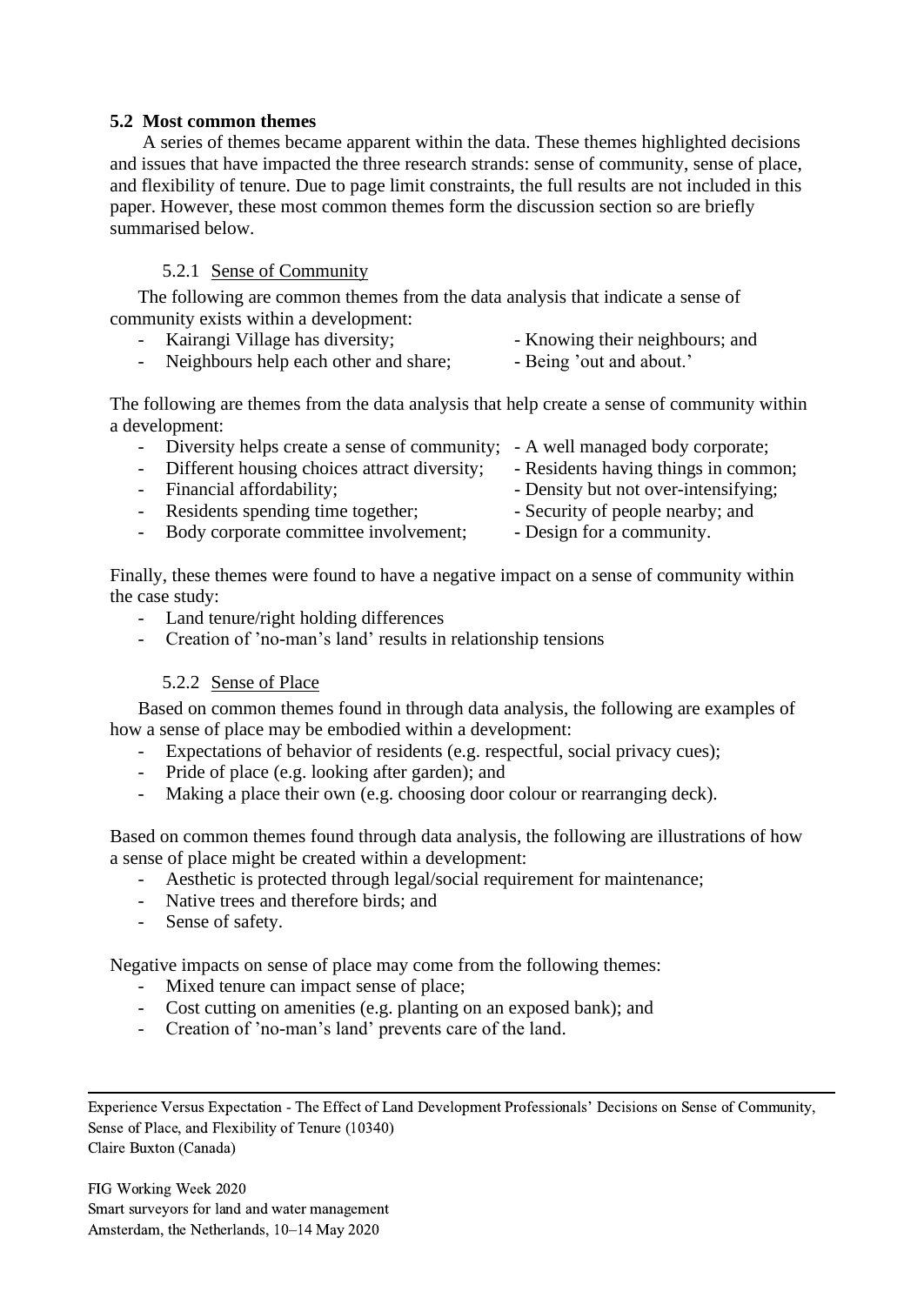### 5.2.3 Flexibility of Tenure

The following are themes which indicate residents have flexibility within their property rights within a development:

- Clear expectation of residents from the beginning with a unit title; and
- Longevity of residents.

Creating flexibility of tenure can be created through the following:

- Creating unit titles with higher density rather than forcing a freehold onto it;
- Understanding property rights (e.g. reducing encumbrances where possible);
- Have a body corporate manager ready early; and
- Design with the committee of owners in mind (e.g. private backyards in unit title rather than common ownership).

Based on the case study, the following are common themes that negatively affect flexibility of tenure in a residential development:

- Freehold chosen for financial gain;
- Boundary locations ('no-man's land');
- Unclear common ownership mechanisms; and
- Forcing freehold onto a medium-density development.

### **5.3 Success Creators**

Based on the interviews with all participants, the following is a list of factors that helped make Kairangi Village a success:

- Active group of residents; Patience (regulatory and market drivers);
- Early set up of body corporate; Not over-intensifying; and
- Having a central green space; Longevity of professionals' involvement. [\(P1, 2019;](#page-16-9) [P3, 2019;](#page-16-12) [P4, 2019;](#page-16-6) [P5, 2019;](#page-16-13) [P6, 2019;](#page-16-7) [P7, 2019;](#page-16-11) [P8, 2019;](#page-16-14) [P9, 2019\)](#page-16-16)

# **6. DISCUSSION ON FINDINGS**

The following discussion has been developed from the research data analysis as tested against existing literature to triangulate and confirm theories. However, some of these discussion points are also new concepts that have been pulled out of strong themes triangulated within the data alone.

### **6.1 Questioning the Assumption that Affordable Housing Brings Diversity which Encourages a Sense of Community**

Many residential regeneration initiatives in the past have focused on good housing being a panacea for community wellbeing. Good housing may have been defined as good condition, affordability, or secure tenure [\(Roseland, 2013\)](#page-16-3). In New Zealand, examples of this may be the recent work that central government is doing through Kiwibuild, or local government through Wellington City Housing. Subsequently, and more recently others are trying to create mixed-income and mixed-tenure neighbourhoods in an attempt to secure neighbourhood well-being.

Experience Versus Expectation - The Effect of Land Development Professionals' Decisions on Sense of Community, Sense of Place, and Flexibility of Tenure (10340) Claire Buxton (Canada)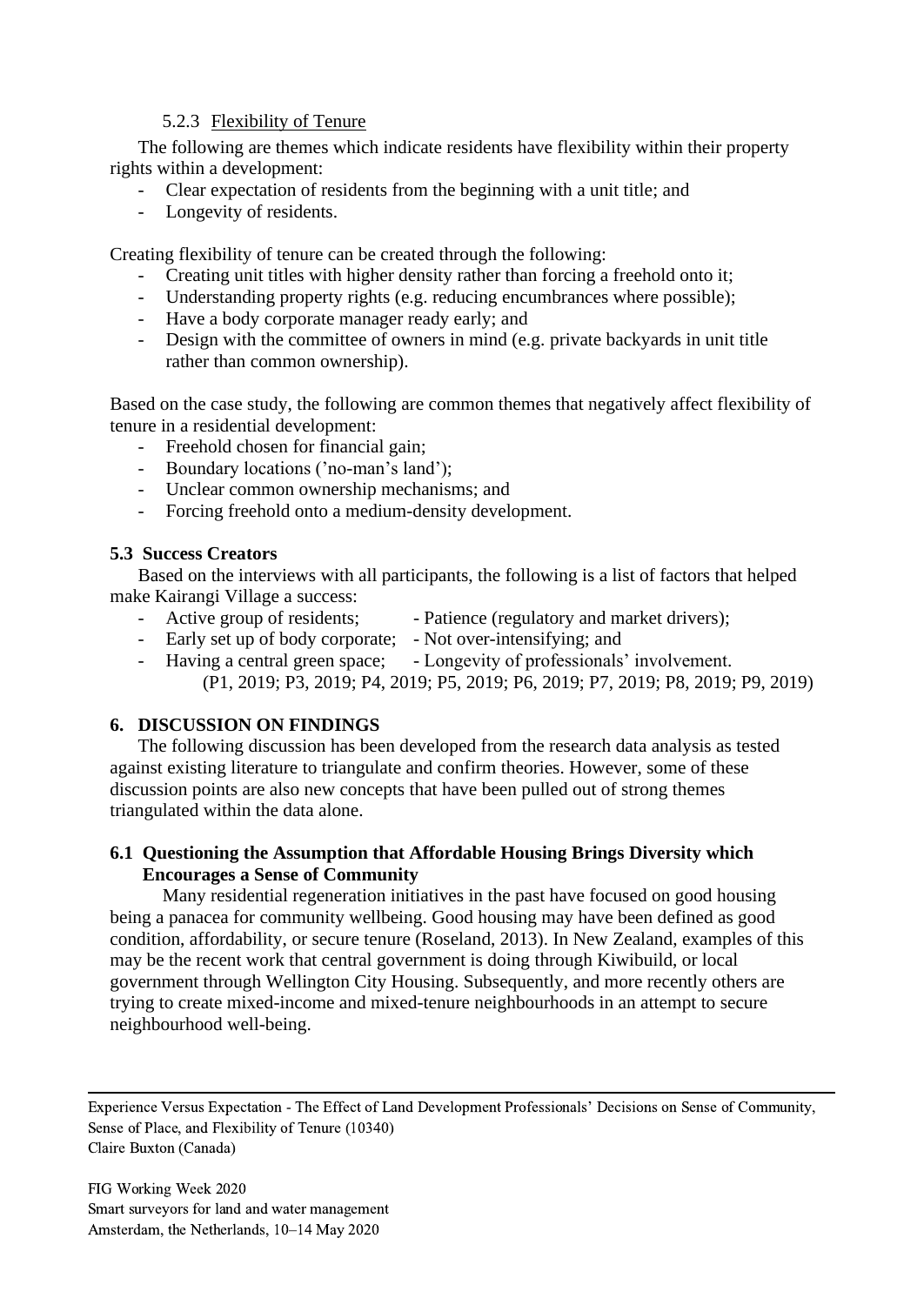Tāmaki Regeneration Company (TRC) has taken a step further into residential regeneration involving community wellbeing and adopting "blind tenure" [\(Berghan, 2019\)](#page-16-9). The company has partnered with private companies, public office, and the community to create healthy homes within "mixed tenure (social, affordable, private) neighbourhoods with great connections to transport, green spaces, quality town centres and social infrastructure" [\(Tāmaki](#page-16-17)  [Regeneration Company, 2018\)](#page-16-17). TRC might therefore be classed as one of the new generation referred to by John Emmeus Davis that have come up with a "comprehensive vision of community development" [\(Davis, 2012\)](#page-15-15).

# 6.1.1 Divides Between Tenants

The options on offer at Kairangi drew residents to it from different backgrounds. The housing was designed to offer affordable options and the Village layout was designed to create space for social interaction. The physical design and legal frameworks though, may have conflicted each other. The legal framework appears to have created a split between residents of the Village between those who are tenants and those who are owner/occupiers.

This split is both behavioural and legal. Possibly through a perception of not feeling welcome, tenants do not often attend the social gatherings within the green [\(P1, 2019;](#page-16-9) [P5, 2019;](#page-16-13) [P6,](#page-16-7)  [2019\)](#page-16-7). Legally, tenants cannot vote in body corporate meetings. They can, however, attend meetings but may not know that or may not see a need to.

The creation of Kairangi Village as a unit title has created another layer to the tenants' tenure and made it harder for them to feel part of the community. As discussed below, the body corporate committee at the Village is a large driver of sense of community and place. If tenants are not on that committee, they are missing opportunities to join in on community making through shared experiences.

# **6.2 Avoid No-man's Land**

Developers often place pressure onto development professionals to gain legal titles before the final physical features are built. Boundary monuments are therefore placed before the physical bounds to the occupied parcel. The reason behind this pressure is usually cashflow. From this, a 'no-man's land' is created between the physical feature and the legal boundary. This has a negative impact on all three research strands.

A tall fence was erected in Kairangi Rise after the titles had issued. That fence physically separates the new owner from a steep bank which they own. Their neighbour below can gain physical access but only has legal access to the bottom half of the bank. While tort law prohibits the lower neighbour from doing anything that would damage the upper property, that right would be clearer with reciprocal easements in place. Clarity would help ease tensions between the owners, helping create a sense of community and allowing for maintenance to improve their sense of place.

Beyond easements, one such solution is deferred monumentation. That concept has been debated and set aside as a viable option [\(Goodwin, 2013\)](#page-15-16). The alternative is for surveyors to speak up and question decisions made around the location of physical features in relation to

Experience Versus Expectation - The Effect of Land Development Professionals' Decisions on Sense of Community, Sense of Place, and Flexibility of Tenure (10340) Claire Buxton (Canada)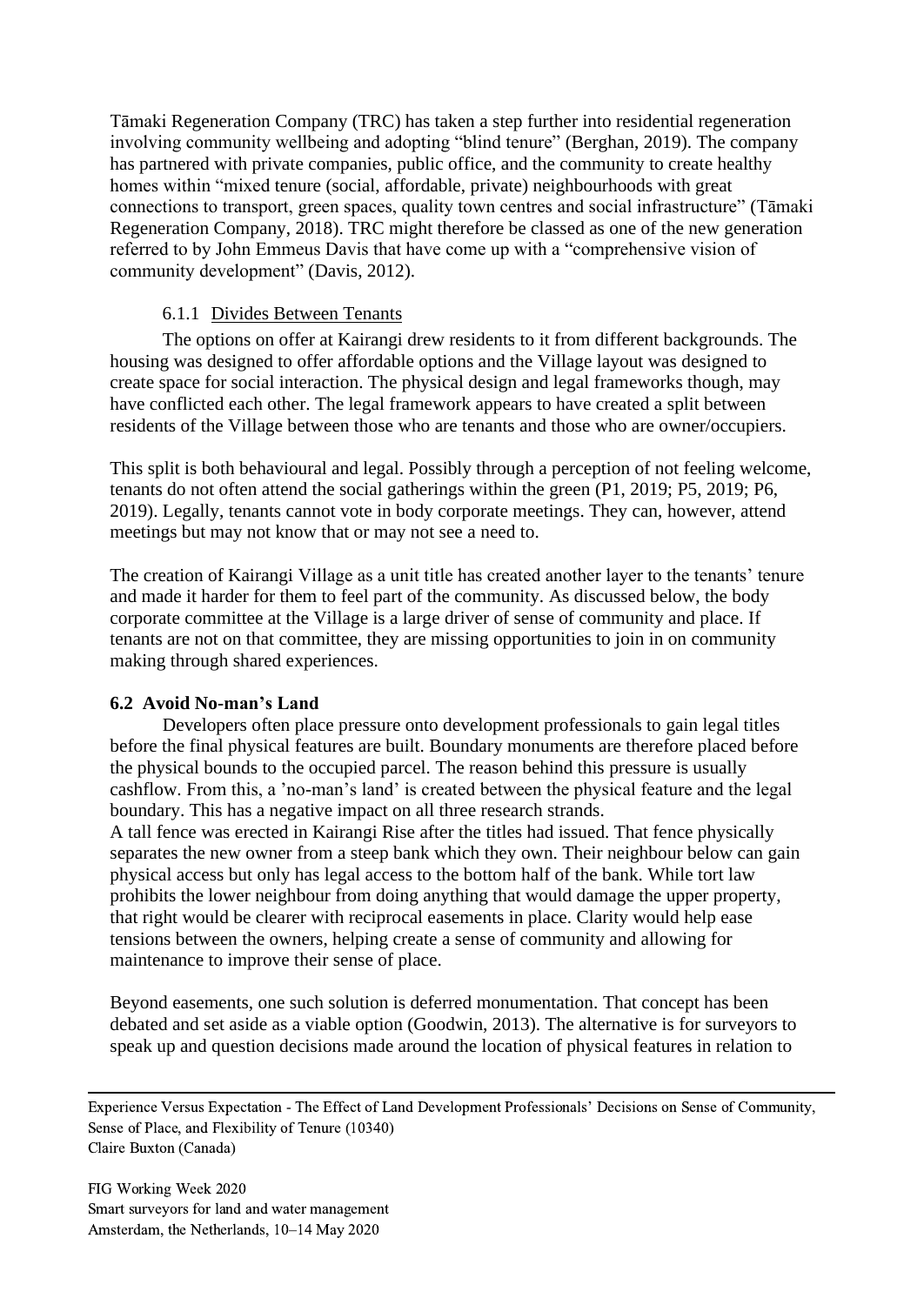the boundaries. Thus, significantly reducing the impact on a new right holder's flexibility of tenure from having 'no-man's land'.

A programming solution for development professionals is to involve the relevant professionals earlier. A review process at certain milestones may improve outcomes in relation to land tenure for future owners. For example, legal involvement during the resource consent application could highlight that a committee of owners may not be appropriate and in fact, an incorporated society would be more fit-for-purpose.

Part of the issue is the visual impact of the no-man's land and the inability to care for it. Therefore, another solution may be for the developer to invest in landscaping or softening of exposed features. At Kairangi, this investment was made but the plants were not maintained and died [\(Boffa Miskell, 2013;](#page-15-17) [P7, 2019\)](#page-16-11). Ongoing maintenance of these was left too late.

# **6.3 Unit Titles are Better Suited to Medium Density Developments than Freehold**

If executed well, unit titles are more of a fit-for-purpose solution than freehold when it comes to ensuring flexibility of tenure in medium-density residential developments. To create freehold titles instead brings challenges which make it difficult for owners to understand their property rights. These challenges rise from overlapping and multiple easements, restrictive covenants, and common ownership. Without a clear mechanism for management of common property, the risk is that there will also be negative impacts on sense of community and sense of place later on.

# 6.3.1 The Allure of Unit Titles is in Reduced Maintenance

One of Kairangi's successes is the body corporate. Both the manager and the residentled committee demonstrate stewardship over the Village. Many of the participants spoke of the value they saw in paying body corporate levies because the maintenance and insurance was looked after on their behalf. As a busy society, we have less time to spend on maintaining a house. Reduced maintenance may be a selling point for unit titles in the future.

# 6.3.2 A Body Corporate Committee Creates a Sense of Place and Community

The body corporate committee have developed a community within themselves. Going through frustrations and creating things together helps build a sense of community. Roger Kitchen spoke of the benefits of leaving a development incomplete [\(Kitchen, 2012\)](#page-16-18). The new residents would have to work together to make the final touches and make the development their home. Although a potentially daunting concept, this may provide a way to close the gap between top-down and bottom-up approaches to residential development. Because of the nature of unit titles, there is a legal requirement for a person's property to be

maintained which means their neighbour can rest assured their property is not de-valued. Therefore, the body corporate committee can create a sense of place.

#### 6.3.3 Early Allocation of a Body Corporate Manager is a Game Changer

A success creator for Kairangi Village has been the clear expectations of the body corporate. Having a clear mechanism set up before residents start moving in helps improve all

Experience Versus Expectation - The Effect of Land Development Professionals' Decisions on Sense of Community, Sense of Place, and Flexibility of Tenure (10340) Claire Buxton (Canada)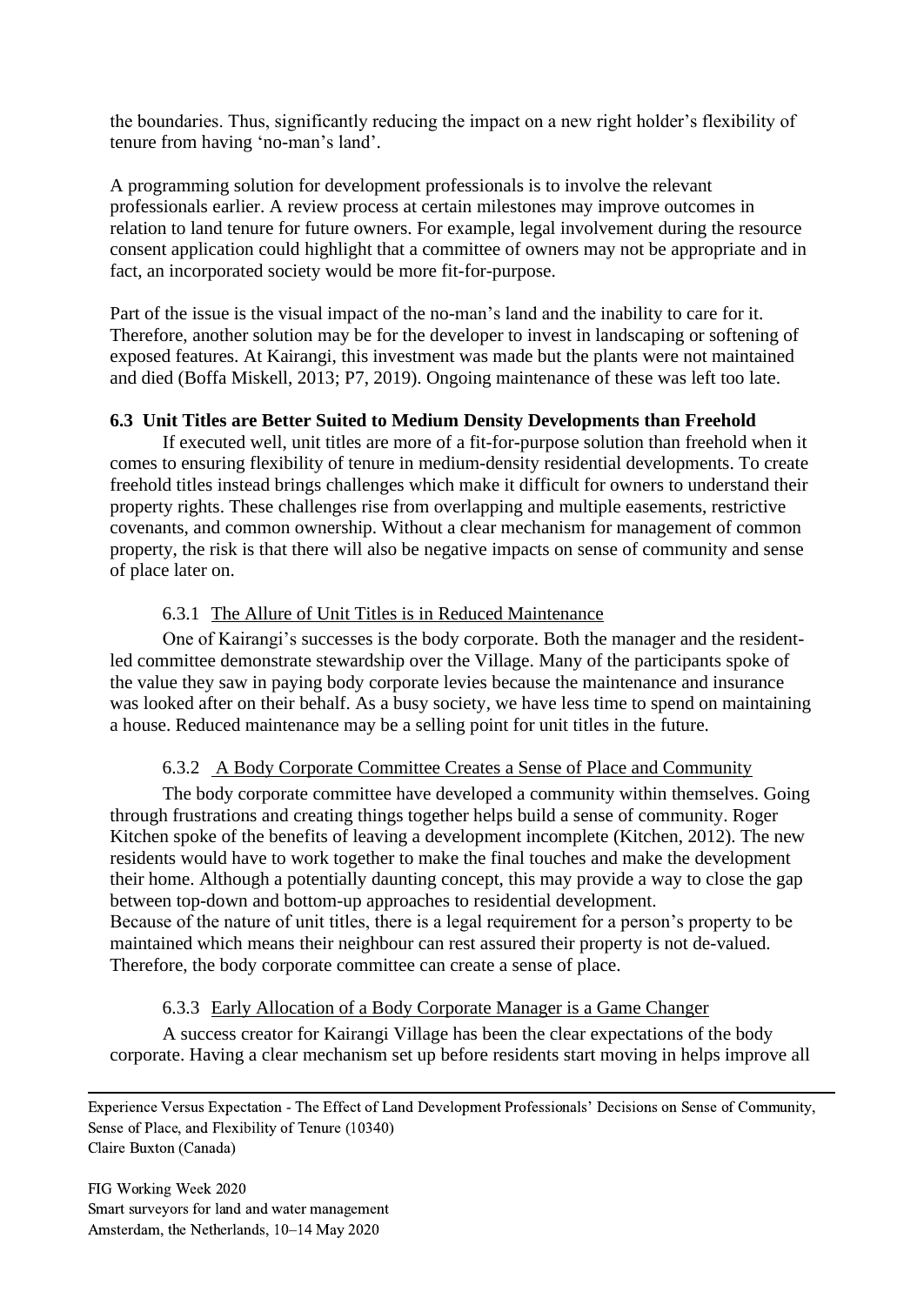three research strands. While it is difficult for a developer to influence who buys into a residential neighbourhood, they can influence the clarity provided around the common property.

One of the potential weaknesses of Kairangi Rise is the committee of owners which has been set up to manage the common property. Time will tell as to whether this mechanism works in practice for the residents and whether a sense of place and community are created within the Rise as with the Village.

#### **7. FUTURE RESEARCH**

The following are some suggestions for future research based on theories and issues that have arisen during this research. They were not all included as they may have saturated this paper's key messages.

#### **7.1 Closing the Gap Between Top-down and Bottom-up**

There is a gap between community-led residential developments versus developer-led. There are full co-housing initiatives, driven and created by a community, which end up in unit titles. In contrast, there are medium-density developments that are forced into freehold titles where they should be unit titles. One starts with community then follows with a legal framework to support community. The other starts with the legal framework which contradicts community but is trying to build a community. If we can get industry and community to meet in the middle, we will be heading in the right direction.

#### **7.2 Return to Kairangi**

This was a cross-sectional study of Kairangi, focussed on Kairangi Village. A longitudinal study may be beneficial for the industry to learn from. The research methods in this paper could be repeated in five to ten years. More time will allow for a sense of community and sense of place to develop as residents change. An assessment could be made as to whether the Village's unit title arrangement has allowed for flexibility. That flexibility could be around the ability for adapting to change within demographics, politics, climate, and legal ownership.

If further longitudinal studies are completed, a valid research topic may be around the outcomes of having a committee of owners at Kairangi Rise. Those outcomes may be whether the sense of community within the residents of the Rise and between the residents of the Rise and the Village has improved or declined. Sense of place may also be compared between the residents of each area.

#### **7.3 Scaling Up**

If we continue to build up without putting community and place at the centre, we may end up a very isolated society. While this research applies directly to other medium-density developments, the premise may also be used to inform high-density developments. The hope is that this research can be used as a starting point for ongoing research.

Experience Versus Expectation - The Effect of Land Development Professionals' Decisions on Sense of Community, Sense of Place, and Flexibility of Tenure (10340) Claire Buxton (Canada)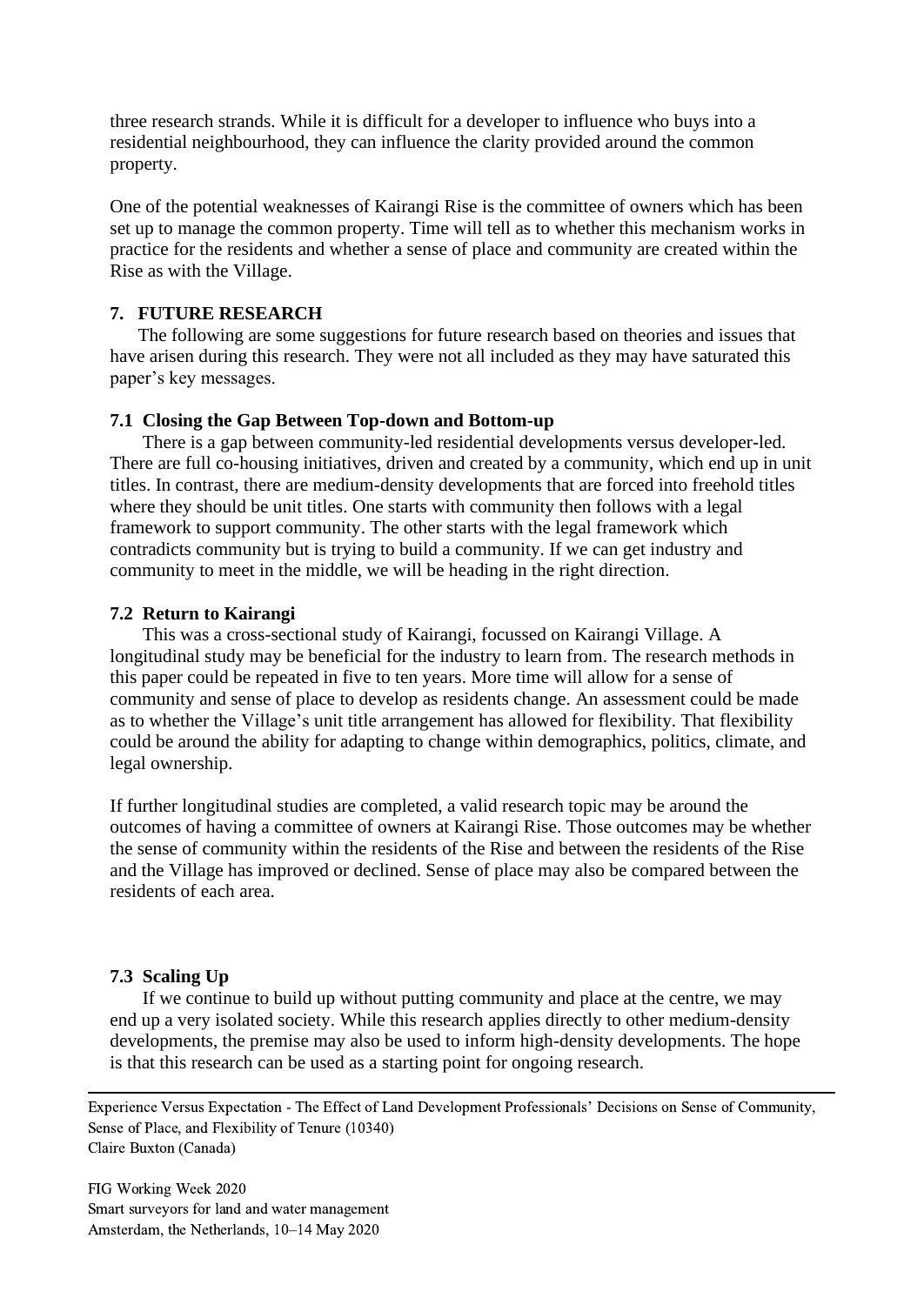#### **7.4 A Change to Research Methods for Surveyors and Land Developers**

Qualitative research is not frequently adopted by land development consultants, in particular surveyors and land developers. Adopting ground up methods could provide richer insights into industry practice. Therefore, future research would be best done using a mixedmethod approach.

#### **8. CONCLUSION**

From the variety of issues raised by development professionals and residents, housing alone is not the answer to a housing crisis. While housing options may allow for diversity, that diversity alone cannot be transformed into a sense of community without a well-formed neighbourhood ecosystem. The good news is we can capitalise on land through increased density but we can also create an environment for sustainable communities to thrive.

An easy improvement that development professionals can make is to take care in matching physical occupation with legal boundaries. Early involvement from the right professionals will improve outcomes for residents and allow them flexibility in their tenure. A more 'out there' solution is to leave developments incomplete and allow the new residents to work together and put the finishing touches on their neighbourhood. Though this may seem counter-intuitive, this act may allow for a sense of community and a sense of place to start growing.

While unit titles remain a perceived nightmare for some, if executed well they are a more fit-for-purpose solution than the alternative of forcing a freehold title upon medium-density developments. The allure of reduced maintenance may be a selling point of unit titles for a busy society. The body corporate committee itself can create a sense of community and place if they are given an early start. However, innovation is required to encourage participation from tenants in their communities when they may feel unwelcome. This innovation may be through the use of blind tenure.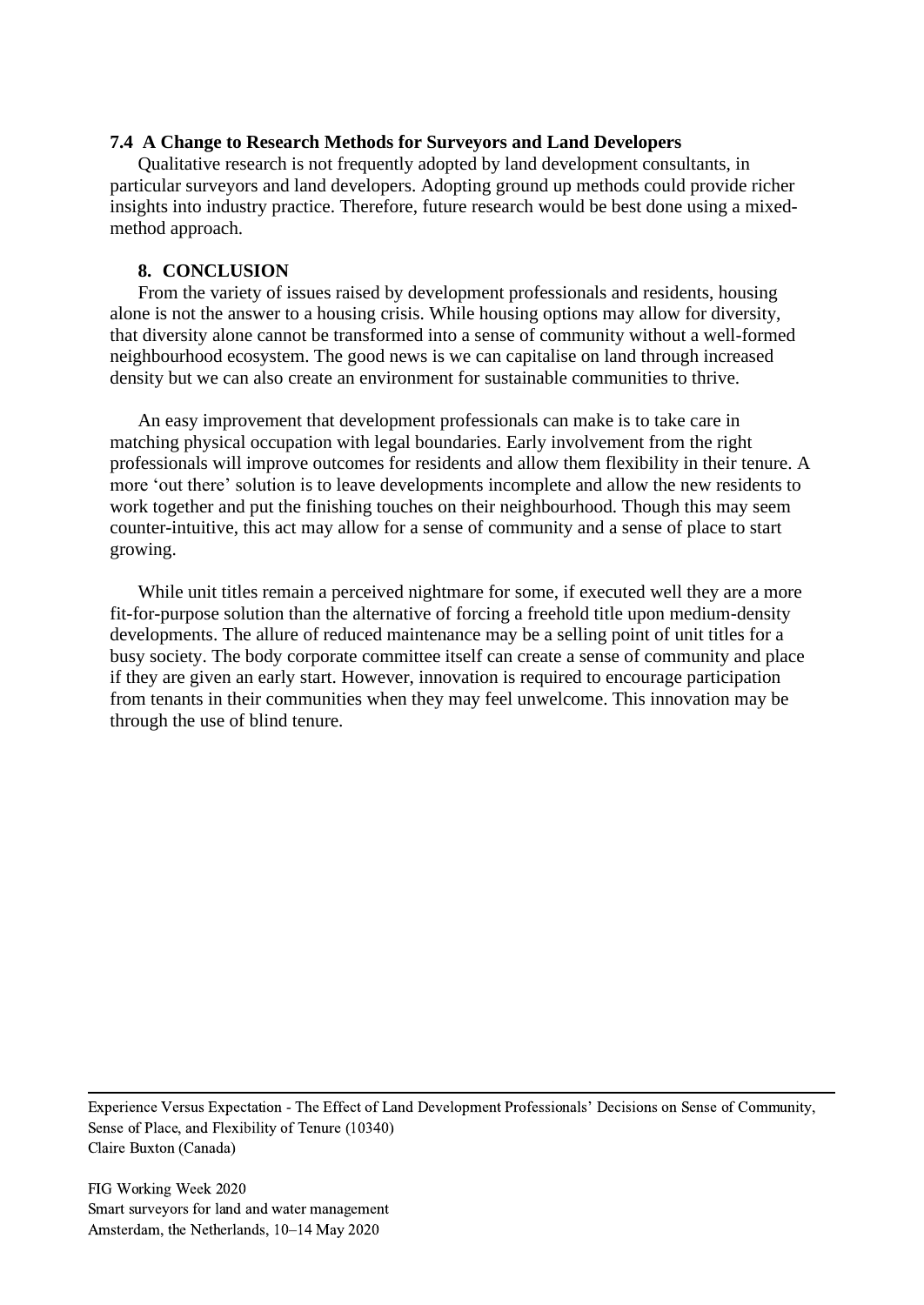### **REFERENCES**

- <span id="page-15-2"></span>Auckland Council. (2019). Auckland Design Manual. Retrieved from [http://www.aucklanddesignmanual.co.nz/design-subjects/design](http://www.aucklanddesignmanual.co.nz/design-subjects/design-safety/perceptions/guidance/CPTEDintro/CPTEDprinciples)[safety/perceptions/guidance/CPTEDintro/CPTEDprinciples](http://www.aucklanddesignmanual.co.nz/design-subjects/design-safety/perceptions/guidance/CPTEDintro/CPTEDprinciples)
- <span id="page-15-9"></span>Babbie, E. R. (2010). *The Practice of Social Research* (12th ed. ed.). Belmont, Calif: Wadsworth Cengage.
- <span id="page-15-7"></span>Beacon. (2008). Beacon Pathway Homepage. Retrieved from: [http://www.beaconpathway.co.nz/index.php/search/results/baaf3677077f0d1ec60a1f1](http://www.beaconpathway.co.nz/index.php/search/results/baaf3677077f0d1ec60a1f1330b1a912/) [330b1a912/](http://www.beaconpathway.co.nz/index.php/search/results/baaf3677077f0d1ec60a1f1330b1a912/)
- <span id="page-15-8"></span>Boarin, P. (2018). *Post-occupancy evaluation of neighbourhoods : a review of the literature*. Porirua, New Zealand: Building Better Homes, Towns, and Cities National Science Challenge.
- <span id="page-15-12"></span>Boffa Miskell. (2004). *Landscape Assessment - Booth Street Subdivision Miramar*.
- <span id="page-15-17"></span>Boffa Miskell (Cartographer). (2013). Landscape Plan, Miramar
- <span id="page-15-13"></span>Brett Gawn (Cartographer). (2015). Cadastral Survey Dataset Plan DP 483118 [Fee Simple Title Plan]
- <span id="page-15-0"></span>Brown, K. (2017, 1st June 2017). Property Rights and Housing - Ownership, or simply access? *Survey and Spatial Magazine,* 3. Retrieved from: [https://issuu.com/nzis/docs/s\\_s\\_june\\_2017\\_web](https://issuu.com/nzis/docs/s_s_june_2017_web)
- <span id="page-15-5"></span>Chavis, D. M., & Wandersman, A. (1990). Sense of community in the urban environment: A catalyst for participation and community development. *American Journal of Community Psychology, 18*(1), 55-81. doi:10.1007/BF00922689
- <span id="page-15-10"></span>Dainty, A. (2008). Methodological Pluralism in Construction Management Research. In *Advanced Research Methods in the Built Environment*. Chichester, U.K.
- Ames, Iowa: Wiley-Blackwell.
- <span id="page-15-15"></span>Davis, J. E. (2012). Looking Beyond Housing to Community Development. In M. Roseland (Ed.), *Toward Sustainable Communities* (4 ed.): New Society Publishers.
- <span id="page-15-14"></span>Dominion Post. (2017, 25/03/2017). Last chance to buy in Miramar's Kairangi Rise. *PressReader*. Retrieved from [https://pressreader.com/@nickname11628740/csb\\_jWj87MSmD66FFIfub5WUE7ghv](https://pressreader.com/@nickname11628740/csb_jWj87MSmD66FFIfub5WUE7ghv9UukgHEtVXe0Nu-41vd0RfZfP1a7RIz4rxRQQ86) [9UukgHEtVXe0Nu-41vd0RfZfP1a7RIz4rxRQQ86](https://pressreader.com/@nickname11628740/csb_jWj87MSmD66FFIfub5WUE7ghv9UukgHEtVXe0Nu-41vd0RfZfP1a7RIz4rxRQQ86)
- <span id="page-15-1"></span>Eves, C. (2008). *The impact of property title type on residential property returns.* Paper presented at the Proceedings of the 14th annual conference of the Pacific Rim Real Estate Society, Kuala Lumpur, Malaysia.
- <span id="page-15-3"></span>Ferreira, R. (2012). *Medium-density housing case study: The Altair, Wellington*. Retrieved from<https://www.mfe.govt.nz/node/8265>
- <span id="page-15-6"></span>Finn, J., France-Hudson, B., & Toomey, E. (2016). Damage, destruction, distress: Shared ownership debacles. *Canterbury Law Review, 22*(1), 57-81.
- <span id="page-15-16"></span>Goodwin, D. (2013). Deferred monumentation and the shakedown factor. *Survey Review, 45*(328), 19-24. doi:10.1179/1752270612Y.0000000012

<span id="page-15-4"></span>Goodwin, D. (2017). Advanced Land Tenure. In.

- <span id="page-15-11"></span>Haigh, R. (2008). Interviews: A Negotiated Partnership. In *Advanced Research Methods in the Built Environment*. Chichester, U.K.
- Ames, Iowa: Wiley-Blackwell.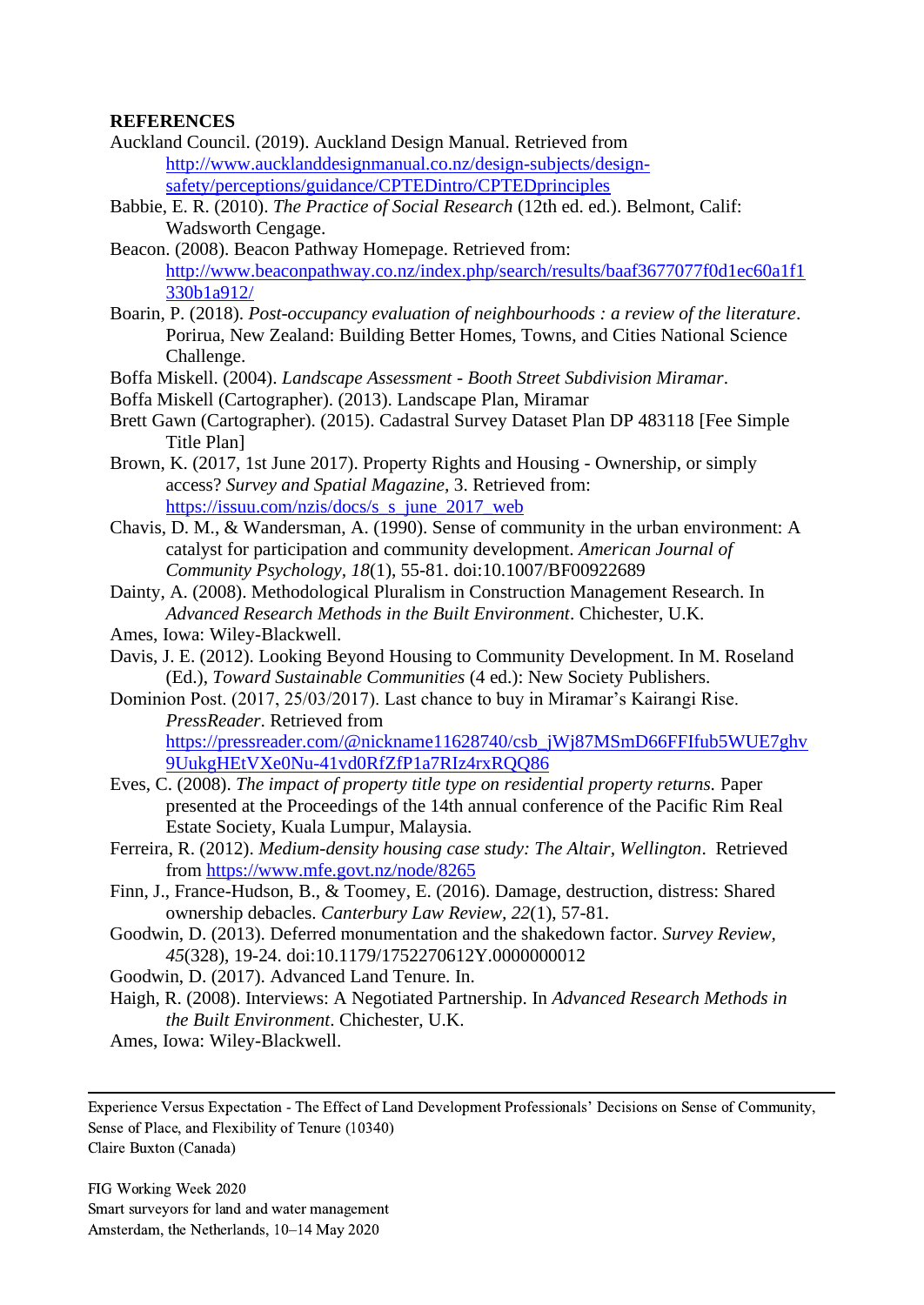<span id="page-16-18"></span>Kitchen, R. (2012). What Makes a Community? - Roger Kitchen at TEDxMiltonKeynes [YouTube Video].

<span id="page-16-5"></span>Knight, A., & Ruddock, L. (2008). *Advanced Research Methods in the Built Environment*. Chichester, U.K.

Ames, Iowa: Wiley-Blackwell.

<span id="page-16-1"></span>Ministry of Justice. (2005). *National Guidelines for Crime Prevention through Environmental Design in New Zealand*. New Zealand Government

- <span id="page-16-3"></span>Roseland, M. (2013). *Toward Sustainable Communities: Solutions for Citizens and their Governments* (M. Roseland Ed. 4 ed.). Canada: New Society Publishers.
- <span id="page-16-0"></span>Shepard, C. (2017). *Citymakers: The culture and craft of practical urbanism*: The Monacelli Press, LLC.
- <span id="page-16-17"></span>Tāmaki Regeneration Company. (2018, 15/05/2019). The Regeneration Programme. Retrieved from [https://www.tamakiregeneration.co.nz/our-community/news/shared](https://www.tamakiregeneration.co.nz/our-community/news/shared-vision-advancing-tamaki)[vision-advancing-tamaki](https://www.tamakiregeneration.co.nz/our-community/news/shared-vision-advancing-tamaki)
- <span id="page-16-8"></span>Traffic Design Group. (2004). *Traffic Impact Assessment , Residential Subdivision Booth Street, Miramar*. Retrieved from
- <span id="page-16-4"></span>Unit Titles Act. (2010). *New Zealand Government*. Retrieved from <http://www.legislation.govt.nz/act/public/2010/0022/61.0/DLM1160691.html>
- <span id="page-16-2"></span>Urban Design Protocol. (2016). *Key urban design qualities - The seven Cs*. Ministry for the Environment, New Zealand Government Retrieved from [https://www.mfe.govt.nz/publications/towns-and-cities/new-zealand-urban-design](https://www.mfe.govt.nz/publications/towns-and-cities/new-zealand-urban-design-protocol/3-key-urban-design-qualities-seven)[protocol/3-key-urban-design-qualities-seven](https://www.mfe.govt.nz/publications/towns-and-cities/new-zealand-urban-design-protocol/3-key-urban-design-qualities-seven)

<span id="page-16-10"></span>District Plan Proposed Change 72 - Residential Review: Residential Design Guide, (2009).

#### **REFERENCES: INTERVIEWS AND PERSONAL COMMUNICATIONS**

<span id="page-16-15"></span><span id="page-16-13"></span><span id="page-16-12"></span><span id="page-16-9"></span><span id="page-16-6"></span>Berghan, J. (2019, 03/06/2019). [Pers conv: Tāmaki Regeneration Company - Blind Tenure]. Gawn, B. (2019, 05/03/2019). [Pers Conv: History of the Kairangi Development]. P1, I. (2019, 17/04/2019) *Interview 1 - Resident/Interviewer: C. Buxton*. P2, I. (2019, 23/04/2019) *Interview 2 - Resident/Interviewer: C. Buxton*. P3, I. (2019, 23/04/2019) *Interview 3 - Resident/Interviewer: C. Buxton*. P4, I. (2019, 01/05/2019) *Interview 4 - Development Professional/Interviewer: C. Buxton*. P5, I. (2019, 01/05/2019) *Interview 5 - Resident/Interviewer: C. Buxton*. P6, I. (2019, 02/05/2019) *Interview 6 - Resident/Interviewer: C. Buxton*. P7, I. (2019, 03/05/2019) *Interview 7 - Development Professional/Interviewer: C. Buxton*. P8, I. (2019, 07/05/2019) *Interview 8 - Development Professional/Interviewer: C. Buxton*. P9, I. (2019, 09/05/2019) *Interview 9 - Development Professional/Interviewer: C. Buxton*.

#### <span id="page-16-16"></span><span id="page-16-14"></span><span id="page-16-11"></span><span id="page-16-7"></span>**ACKNOWLEDGEMENTS**

Case Study Participants Dr Mick Strack (Supervisor) James Berghan Dr David Goodwin Josie Calder Calibre Consulting Ltd Underhill Geomatics Ltd

Experience Versus Expectation - The Effect of Land Development Professionals' Decisions on Sense of Community, Sense of Place, and Flexibility of Tenure (10340) Claire Buxton (Canada)